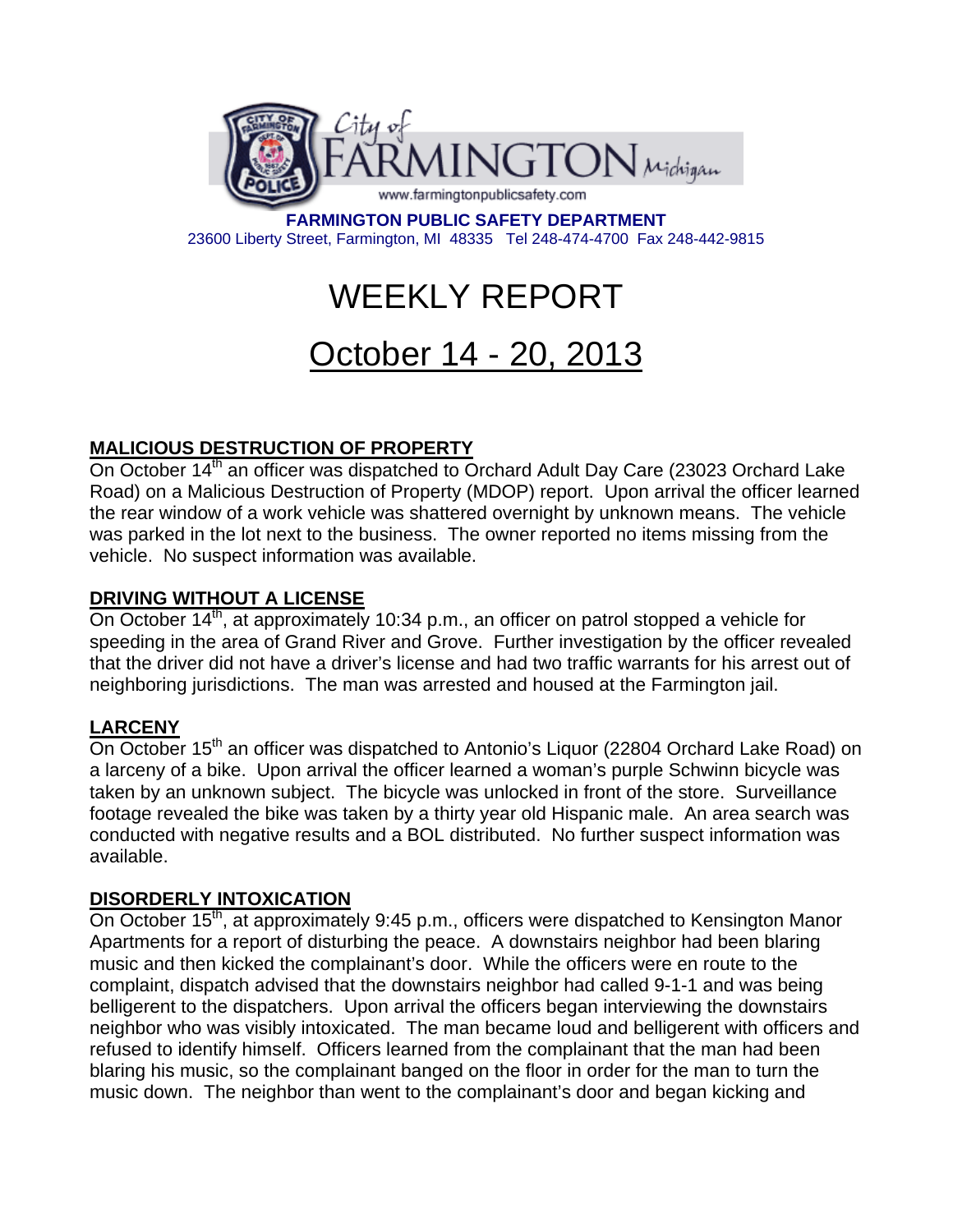Weekly Report October 14 – 20, 2013 Page 2

banging on the door, yelling at the complainant and his spouse. The neighbor was arrested for disorderly intoxication and was housed at the Farmington jail.

#### **BREAKING AND ENTERING**

On October 16<sup>th</sup> the owner of the Town Village Cleaners (34445 Grand River) contacted this department regarding an overnight breaking and entering. The owner indicated he arrived at his business to find the front glass door shattered. Officers arrived and cleared the business. Officers learned only a cash register containing ten dollars was stolen. The business was not alarmed and contained no surveillance cameras. Officers collected a blood sample near the shattered door to be analyzed by MSP. Photographs were also taken to document the scene.

## **ATTEMPT LARCENY FROM AUTOMOBILE**

On October  $17<sup>th</sup>$  officers were dispatched to Kingslane Apartments on a suspicious person in a white sweatshirt looking into cars and trying door handles. Upon arrival officers observed a subject trying to hide between vehicles in the dark carport of the apartment complex. The officers detained the subject. Officers also located a pair of gloves and a flashlight in the area of the subject. The subject was read her Miranda rights and interrogated. The subject confessed to owning the flashlight and gloves and attempting to break into vehicles. The subject was arrested for attempt Larceny from Automobile (LFA). The report was forwarded to the Oakland County Prosecutor's Office for attempt LFA charges.

## **DRIVING WHILE LICENSE SUSPENDED**

On October 18<sup>th</sup>, at approximately 11:25 p.m., an officer on patrol stopped a vehicle for speeding in the area of Grand River and Maple. Further investigation by the officer revealed that the driver had a suspended driver's license for failing to pay a ticket out of the city of Detroit. The woman was arrested for Driving While License Suspended and booked at the Farmington jail. The woman was released with a citation.

## **OPERATING WHILE INTOXICATED**

On October 19<sup>th</sup> an officer stopped a vehicle on Grand River near Drake Road for failing to yield. The officer detected an odor of intoxicants coming from the interior of the vehicle. The driver admitted to consuming two beers at a bar in Novi. The driver failed field sobriety tests with a PBT of .15(5). The driver was arrested for Operating While Intoxicated (OWI) and the vehicle was turned over to a sober passenger. The driver refused a breath test at the station. A blood draw was completed pursuant to a search warrant. The officer issued the driver a citation for OWI. The driver was housed pending arraignment.

## **DRIVING WITHOUT A LICENSE**

On October 19<sup>th</sup>, at approximately 11:18 p.m., an officer on patrol stopped a vehicle in the area of Grand River and Hawthorne because the vehicle had no working taillights. Further investigation by the officer revealed that the driver never had a driver's license and had a traffic warrant out of the city of Detroit. The woman was arrested for Driving Without a License and was housed at the Farmington jail.